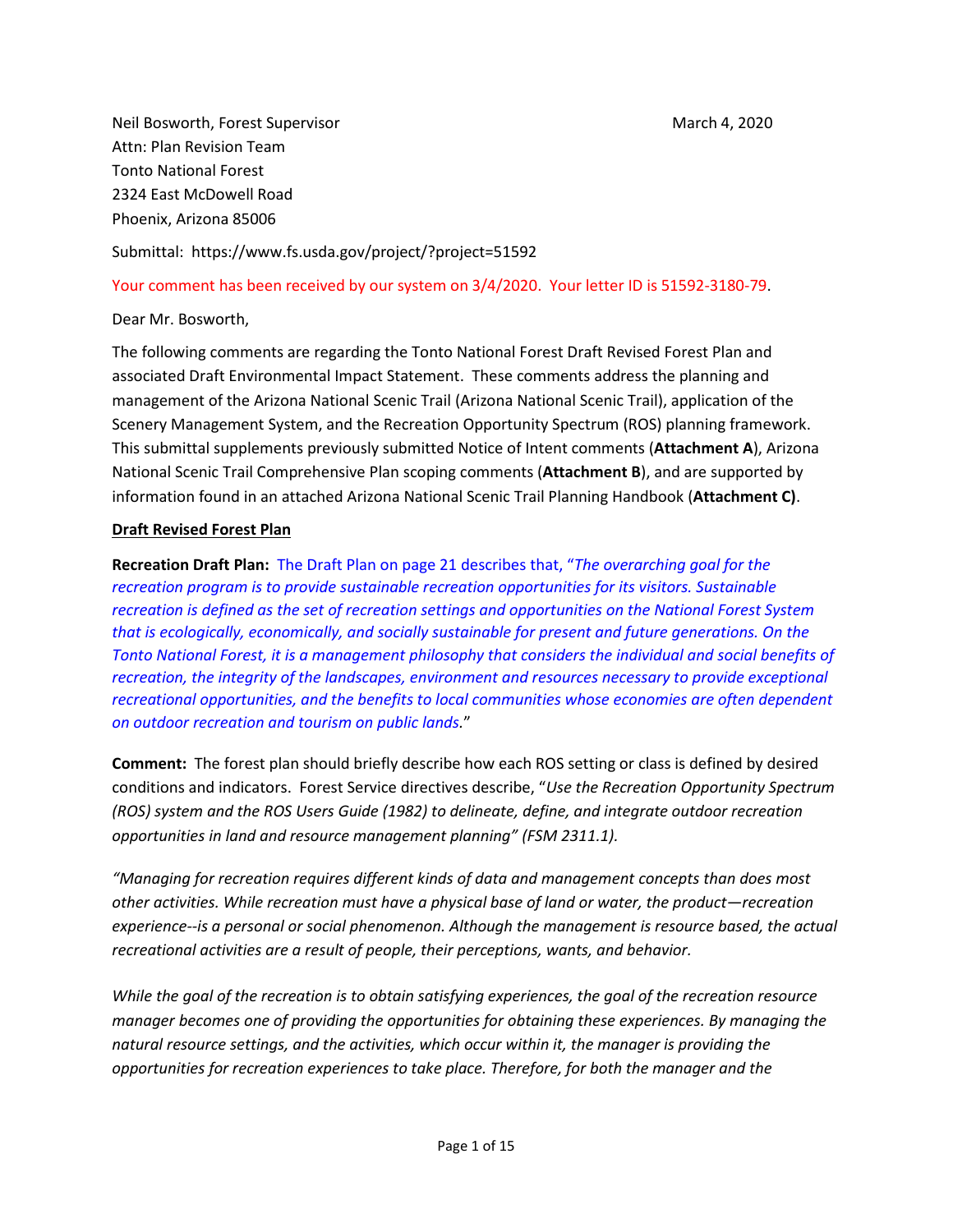*recreationist, recreation opportunities can be expressed in terms of three principal components: the activities, the setting, and the experience.*

*For management and conceptual convenience possible mixes or combinations of activities, settings, and probable experience opportunities have been arranged along a spectrum, or continuum. This continuum is called the Recreation Opportunity Spectrum (ROS) and is divided into six classes. The six classes or portions along the continuum, and the accompanying class names have been selected and conventionalized because of their descriptiveness and utility in Land and Resource Management Planning and other management applications. The Recreation Opportunity Spectrum provides a framework for defining the types of outdoor recreation opportunities the public might desire, and identifies that portion of the spectrum a given National Forest might be able to provide.*

*Planning for recreation opportunities using the Recreation Opportunity Spectrum are conducted as part of Land and Resource Management Planning. The recreation input includes factors such as supply and demand, issues and identification of alternative responses to those issues, which the planner must assess in order to develop management area prescriptions designed to assure the appropriate recreation experience through setting and activity management on the Forest…*

*Land and Resource Management Planning assure that National Forest System lands provide a variety of appropriate opportunities for outdoor recreation… Each prescription should contain minimum guidelines and standards to be met as well as directions concerning the type of activities, settings, and experience opportunities to be managed for during the planning time periods… The land and water areas of the Forest are inventoried and mapped by Recreation Opportunity Spectrum class to identify which areas are currently providing what kinds of recreation opportunities. This is done by analyzing the physical, social, and managerial setting components for each area. The characteristics of each of these three components of the setting affect the kind of experience the recreationist most probably realizes from using the area.*

- *PHYSICAL SETTING-The physical setting is defined by the absence or presence of human sights and sounds, size, and the amount of environmental modification caused by human activity.*
- *SIZE OF AREA-Size of area is used as an indicator of the opportunity to experience self-sufficiency as related to the sense of vastness of a relatively undeveloped area. In some settings, application of the remoteness criteria assures the existence of these experience opportunities; in other settings, the remoteness criteria alone do not. Therefore, apply the size criteria to the map or overlay developed using the remoteness criteria to ensure that the appropriate experience opportunities are available. (Most useful for ROS setting inventory.)*
- *EVIDENCE OF HUMANS-evidence of Humans is used as an indicator of the opportunity to recreate in environmental settings having varying degrees of human influence or modification.*
- *SOCIAL SETTNG-The social setting reflects the amount and type of contact between individuals or groups. It indicates opportunities for solitude, for interactions with a few selected individuals, or for large group interactions.*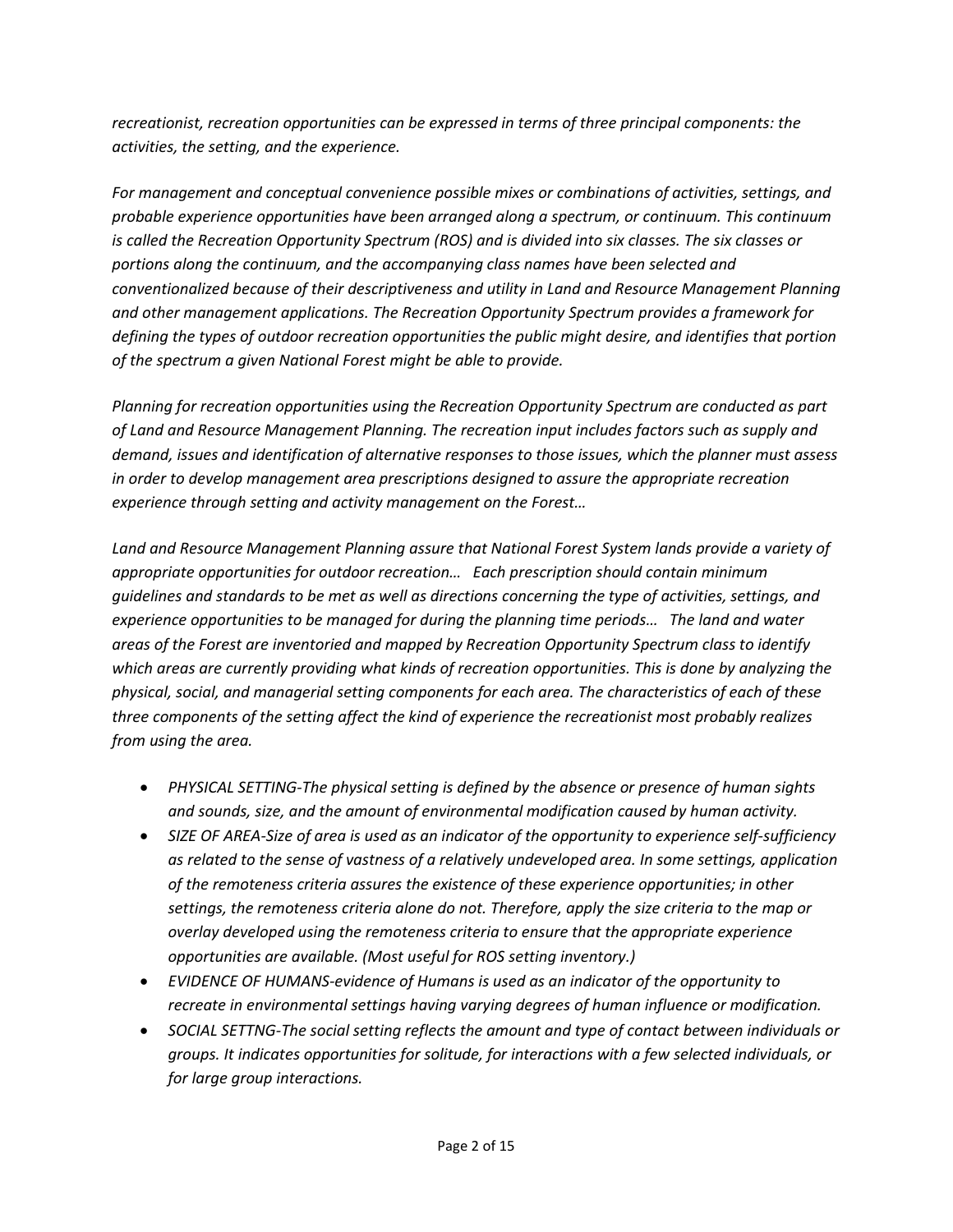• *MANAGERIAL SETTING-The managerial setting reflects the amount and kind of restrictions placed on people's actions by the administering agency or private landowner which affect recreation opportunities*."

The Forest Service Planning Handbook (FSH 1909.12 – Part 23.23a) addresses recreation resources. "*The Interdisciplinary Team uses the recreation opportunity spectrum to define recreation settings and categorize them into the six distinct classes as the structure to describe recreational settings. At the forest scale, sustainable recreation is derived through the integrated planning process and emerges as the resultant set of desired recreation opportunity spectrum classes. Each setting provides opportunities to engage in activities (motorized, nonmotorized, developed, or dispersed on land, water, and in the air) that result in different experiences and outcomes… The plan must include plan components, including standards or guidelines, to provide for sustainable recreation integrated with other plan components as described in 23.21a. To meet this requirement the plan: a. Must include desired conditions for sustainable recreation using mapped desired recreation opportunity spectrum classes. This mapping may be based on management areas, geographic areas, designated areas, independent overlay mapping, or any combination of these approaches… Should include specific standards or guidelines where restrictions are needed to ensure the achievement or movement toward the desired recreation opportunity spectrum classes*…."

"*The Forest Plan must include desired conditions for sustainable recreation using mapped desired recreation opportunity spectrum classes. This mapping may be based on management areas, geographic areas, designated areas, independent overlay mapping, or any combination of these approaches. The plan should include specific standards or guidelines where restrictions are needed to ensure the achievement or movement toward the desired recreation opportunity spectrum classes.*" (1982 ROS User Guide, Forest Service)

To meet the Planning Rule analysis requirements of using the *Best Available Scientific Information* and to ensure CEQ requirements for *Methodology and Scientific Accuracy*, ROS plan components with desired conditions, standards, and guidelines must be described in the plan. In addition, Primitive or Semi-Primitive Non-Motorized ROS class "Social Setting" guidance for party size and encounters would meet the NTSA comprehensive planning requirement for addressing carrying capacity in a Forest Plan. The following descriptions present plan components that link specific ROS characteristics to the appropriate ROS class.

# **Primitive ROS Setting**

# **Primitive ROS Class Desired Conditions**

Setting: The area is essentially an unmodified natural environment. Interaction between users is very low and evidence of other users is minimal.

Experience: Very high probability of experiencing isolation from the sights and sounds of humans, independence, closeness to nature, tranquility, and self-reliance through the application of woodsman and outdoor skill in an environment that offers a high degree of challenge and risk.

Evidence of Humans: Evidence of humans would be un-noticed by an observer wandering through the area. Natural ecological processes such as fire, insects, and disease exist. The area may provide for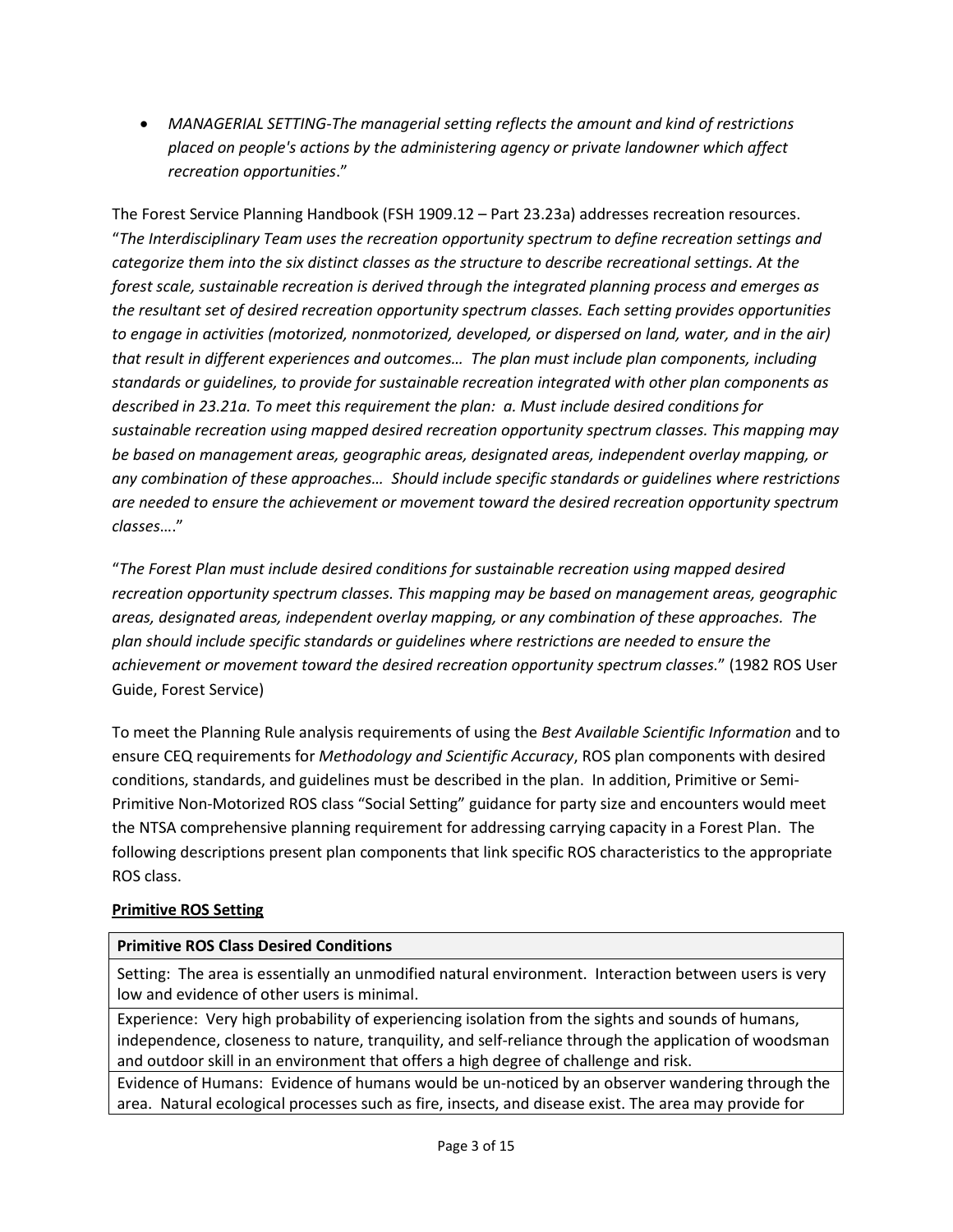wildlife connectivity across landscapes. Primitive ROS settings contain no motorized and mechanized vehicles and there is little probability of seeing other groups. They provide quiet solitude away from roads and people or other parties, are generally free of human development, and facilitate selfreliance and discovery. Signing, and other infrastructure is minimal and constructed of rustic, native materials.

## **Primitive ROS Class Standards and Guidelines**

Standards: (1) Motor vehicle use is not allowed unless necessary to protect public health and safety or the use is mandated by Federal law and regulation; and (2) Management actions must result in Very High Scenic Integrity.

Guidelines: (1) No new permanent structures should be constructed, since structures may degrade the unmodified character of these landscapes; (2) Less than 6 parties per day encountered on trails and less than 3 parties visible at campsite since an increase in the number of groups may lead to a sense of crowding; (3) Party size limits range between 6 and 12; and (4) No roads, timber harvest, or mineral extraction are allowed in order to protect the remoteness and naturalness of the area.

## **Primitive ROS Class Suitability of Lands**

Suitability: (1) Motorized and mechanized recreation travel are not suitable; and (2) lands are not suitable for timber production.

## **Semi-Primitive Non-Motorized ROS Setting**

## **Semi-Primitive Non-Motorized ROS Class Desired Conditions**

Setting: The area is predominantly a natural-appearing environment where natural ecological processes such as fire, insects, and disease exist. Interaction between users is low, but there is often evidence of other users.

Experience: High probability of experiencing isolation from the sights and sounds of humans, independence, closeness to nature, tranquility, and self-reliance through the application of woodsman and outdoor skill in an environment that offers a high degree of challenge and risk.

Evidence of Humans: Natural setting may have subtle modifications that would be noticed but not draw the attention of an observer wandering through the area. The area provides opportunities for exploration, challenge, and self-reliance. The area may contribute to wildlife connectivity corridors. Closed and re-vegetated roads may be present, but are managed to not dominate the landscape or detract from the naturalness of the area. Rustic structures such as signs and footbridges are occasionally present to direct use and/or protect the setting's natural and cultural resources.

## **Semi-Primitive Non-Motorized ROS Class Standards and Guidelines**

Standards: (1) Motor vehicle use is not allowed unless necessary to protect public health and safety or the use is mandated by Federal law and regulation; and (2) Management actions must result in High or Very High Scenic Integrity level; and (3) No new roads may be built.

Guidelines: (1) The development scale of recreation facilities should be 0-1 to protect the undeveloped character of desired SPNM settings; (2) Less than 15 parties per day encountered on trails and less than 6 parties visible at campsite, since an increased in the number of groups may lead to a sense of crowding; (3) Party size limits range between 12 and 18; and (4) Roads may not be constructed.

**Semi-Primitive Non-Motorized ROS Class Suitability of Lands**

Suitability: (1) Motorized recreation travel is not suitable; and (2) Lands are not suitable for timber production.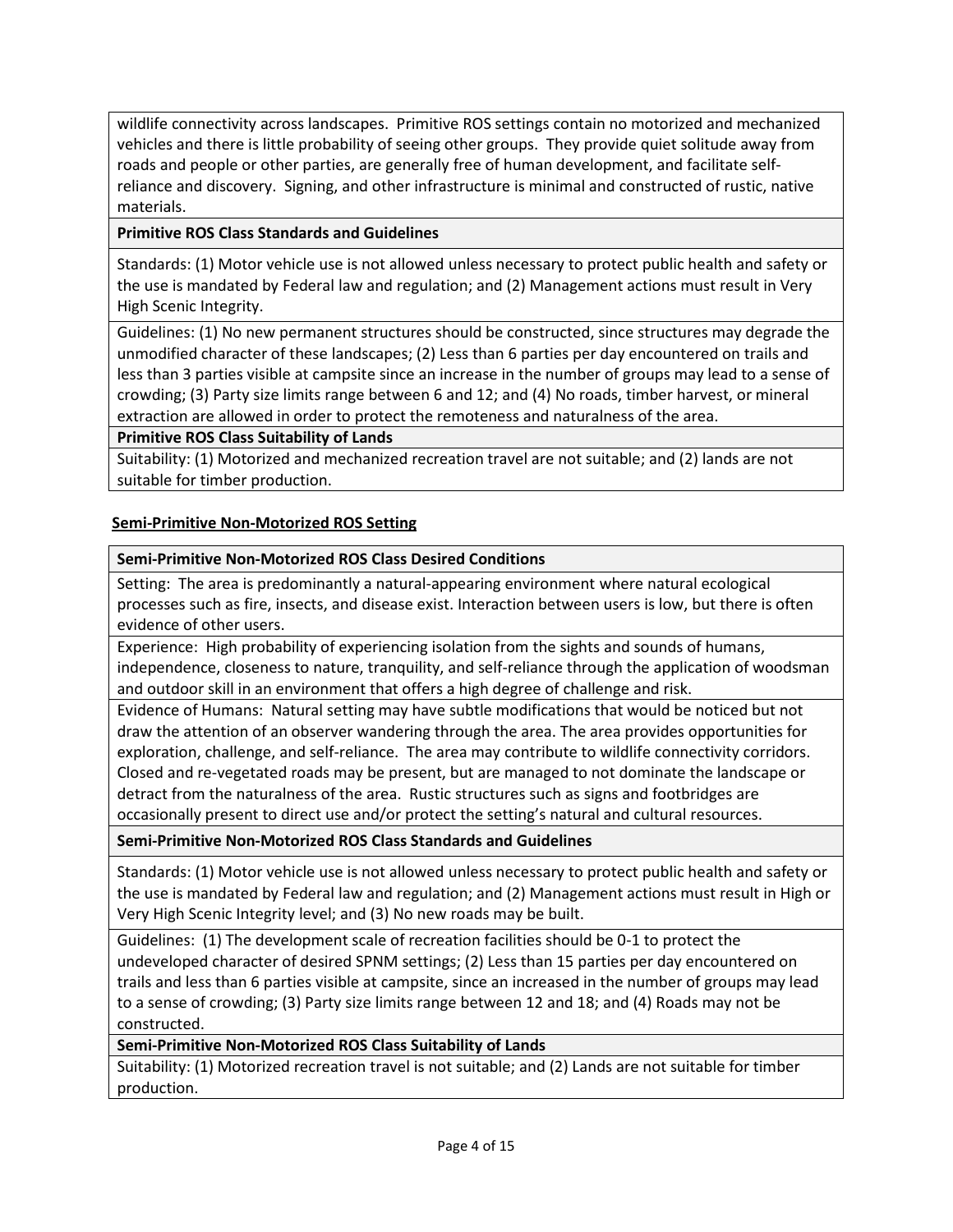## **Semi-Primitive Motorized ROS Setting**

### **Semi-Primitive Motorized ROS Class Desired Conditions**

Setting: The area is predominantly natural-appearing environment. Concentration of users is low, but there is often evidence of other users.

Experience: Moderate probability of experiencing isolation from the sights and sounds of humans, independence, closeness to nature, tranquility, and self-reliance through the application of woodsman and outdoor skill in an environment that offers a high degree of challenge and risk. Opportunity to have a high degree of interaction with the natural environment. Opportunity to use motorized equipment.

Evidence of Humans: Natural setting may have moderately alterations, but would not draw the attention of motorized observers on trails and primitive roads within the area. The area provides for motorized recreation opportunities in backcountry settings. Vegetation management does not dominate the landscape or detract from the experience of visitors. Visitors challenge themselves as they explore rugged landscapes.

**Semi-Primitive Motorized ROS Class Standards and Guidelines**

Standards: (1) Management actions must result in at least a Moderate Scenic Integrity level, and (2) Roads may not be constructed.

Guidelines: (1) The development scale of recreation facilities should be 0-1 to protect the undeveloped character of desired SPM settings; (2) Low to moderate contact between parties to protect the social setting, and (3) Vegetation management may range from prescribed fire to limited and restricted timber harvest for the purpose of maintaining or restoring natural vegetative conditions.

### **Semi-Primitive Motorized ROS Class Suitability of Lands**

Suitability: Lands are not suitable for timber production.

### **Roaded Natural ROS Setting**

### **Roaded Natural ROS Class Desired Conditions**

Setting: The area is predominantly natural-appearing environments with moderate evidences of the sights and sounds of human activities. Such evidences usually harmonize with the natural environment Interaction between users may be low to moderate, but with evidence of other users prevalent. Resource modification and utilization practices evident, but harmonize with the natural environment. Conventional motorized use is provided for in construction standards and design of facilities.

Experience: About equal probability to experience affiliation with other user groups and for isolation from sights and sound of humans. Opportunity to have a high degree of interaction with the natural environment. Challenge and risk opportunities associated with a more primitive type of recreation are not very important. Practice and testing of outdoor skills might be important. Opportunities for both motorized and non-motorized forms of recreation are possible.

Evidence of Humans: Natural settings may have modifications, which range from being easily noticed to strongly dominant to observers within the area. However, from sensitive travel routes and use areas these alternations would remain unnoticed or visually subordinate. The landscape is generally natural with modifications moderately evident. Concentration of users is low to moderate, but facilities for group activities may be present. Challenge and risk opportunities are generally not important in this class. Opportunities for both motorized and non-motorized activities are present. Construction standards and facility design incorporate conventional motorized uses.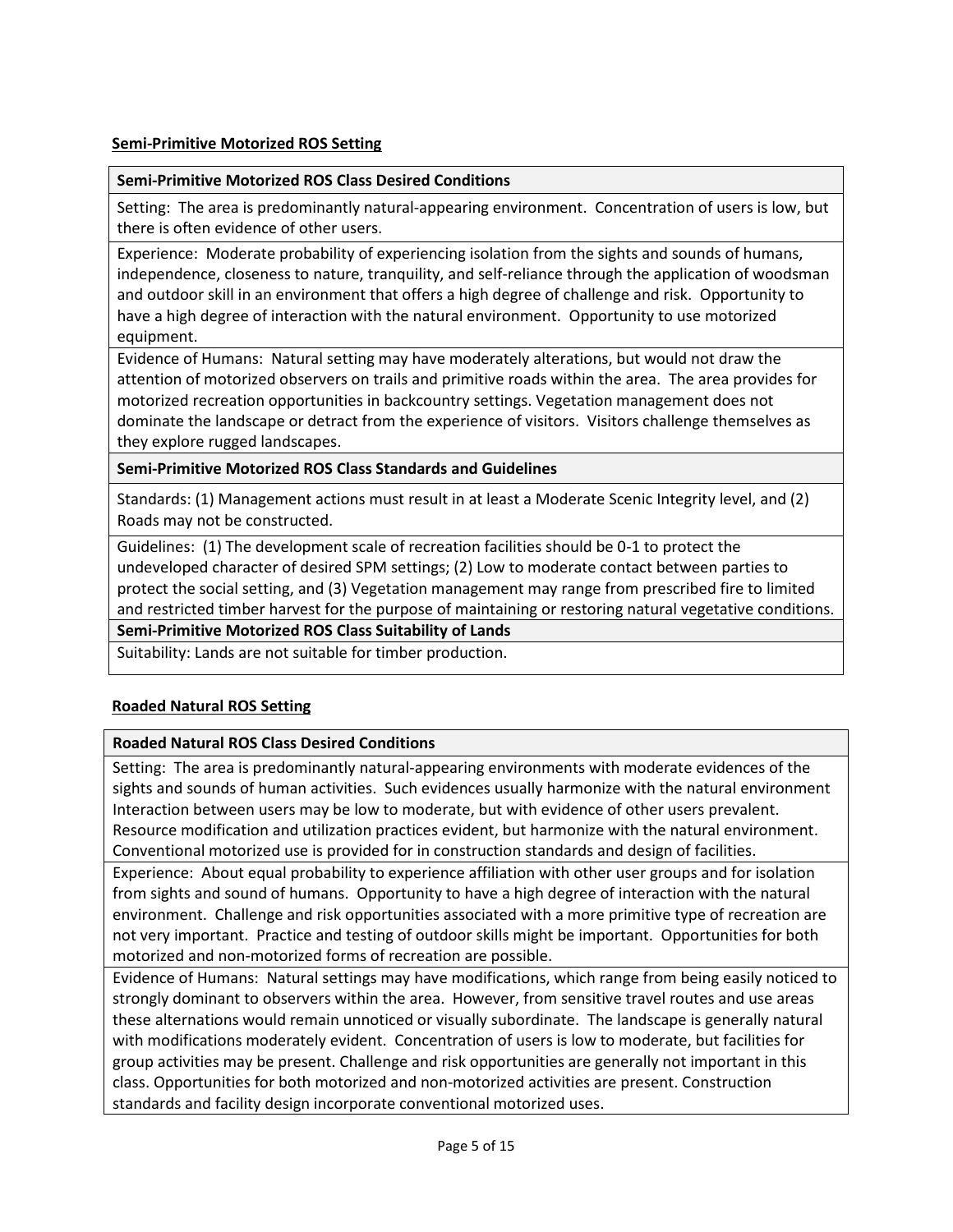The **Roaded Modified subclass** includes areas that exhibit evidence of extensive forest management activities that are dominant on the landscape, including having high road densities, heavily logged areas, highly visible mining, oil and gas, wind energy, or other similar uses and activities.

## **Roaded Natural ROS Class Standards and Guidelines**

Standard: Management actions must result in at least a Low Scenic Integrity level.

## **Roaded Natural ROS Class Suitability of Lands**

Suitability: Lands may be suitable for timber production.

## **Rural ROS Setting**

## **Rural ROS Class Desired Conditions**

Setting: Area is characterized by substantially modified natural environment. Resource modification and utilization practices are to enhance specific recreation activities and to maintain vegetative cover and soil. Sights and sounds of humans are readily evident, and the interaction between users is often moderate to high. A considerable number of faculties are designed for use by a large number of people. Facilities are often provided for special activities. Moderate densities are provided far away from developed sites. Facilities for intensified motorized use and parking are available.

Experience: Probability for experiencing affiliation with individuals and groups is prevalent as is the convenience of sites and opportunities. These factors are generally more important than the setting of the physical environment. Opportunities for wildland challenges, risk-taking, and testing of outdoor skills are generally unimportant except for specific activities like downhill skiing, for which challenge and risk-taking are important elements.

Evidence of Humans: Natural setting is culturally modified to the point that it is dominant to the sensitive travel route observer. May include intensively managed wildland resource landscapes. Pedestrian or other slow-moving observers are constantly within view of the culturally changed landscape.

## **Rural ROS Class Suitability of Lands**

Suitability: Lands may be suitable for timber production.

**Recreation Draft Plan:** The Draft Plan on page 22 describes recreation standard 01: "*All project-level decisions, implementation activities, and management activities will ensure consistency with Recreation Opportunity Settings (ROS), or current protocol*."

**Comments**: The standard must be modified to ensure that, "*All project-level decisions, implementation activities, and management activities will ensure consistency with the established Forest Plan Recreation Opportunity Spectrum (ROS) settings.*"

In addition, there should be an explanation of how Primitive and Semi-Primitive Non-Motorized ROS inconsistencies will be managed. For Primitive and SPNM ROS allocations, any existing designated motorized roads, trails, and areas must be managed to minimize their effects on the Primitive and SPNM settings.

The Plan should recognize that timber production, mining, and associated activities are inconsistent with Primitive and Semi-Primitive Non-Motorized ROS classes, which are ROS desired settings for the Arizona National Scenic Trail corridor. Primitive and SPNM settings are not suitable for timber production or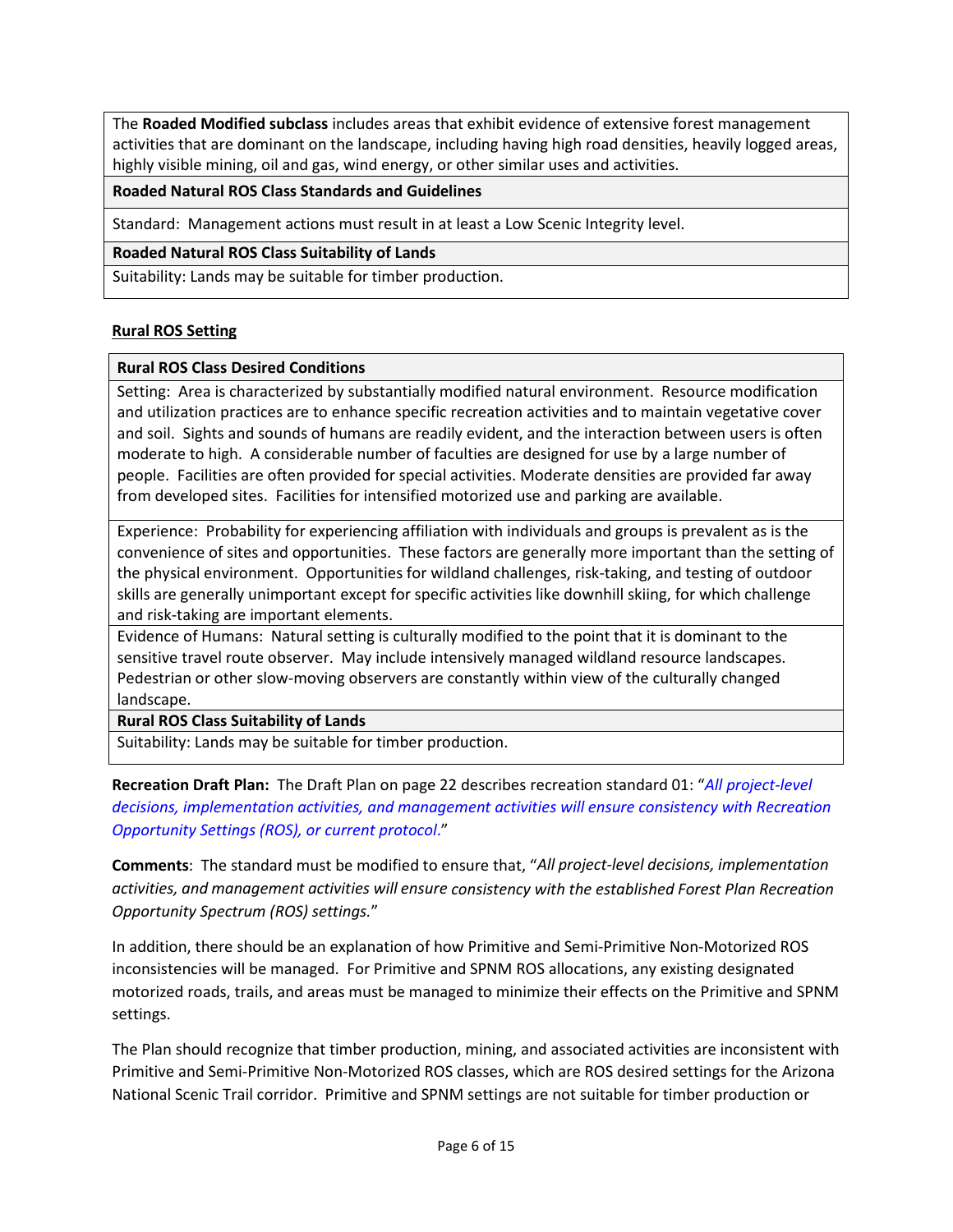mining. In areas of timber production, continuous harvesting, stand tending, road construction and reconstruction, and other activities are incompatible with the desired conditions and indicators. Timber production within the Arizona National Scenic Trail corridor would be inconsistent with providing for the nature and purposes of this National Scenic Trail. To reflect ROS principles, the Arizona National Scenic Trail corridor with an extent of one-half mile on each side of the travel route should be identified as not being suitable for timber production. Timber harvest should only occur within the Arizona National Scenic Trail Management Area to protect Arizona National Scenic Trail values.

Managing the Arizona National Scenic Trail corridor for Roaded Natural and Semi-Primitive Motorized ROS settings, timber production, and mining purposes would lead to management actions that substantially interfere with the nature and purposes of the Arizona National Scenic Trail, which is not allowed by the National Trails System Act. As demonstrated below, the proposed ROS allocation along the Arizona National Scenic Trail travel route does not protect the nature and purpose of this National Scenic Trail.



Page 7 of 15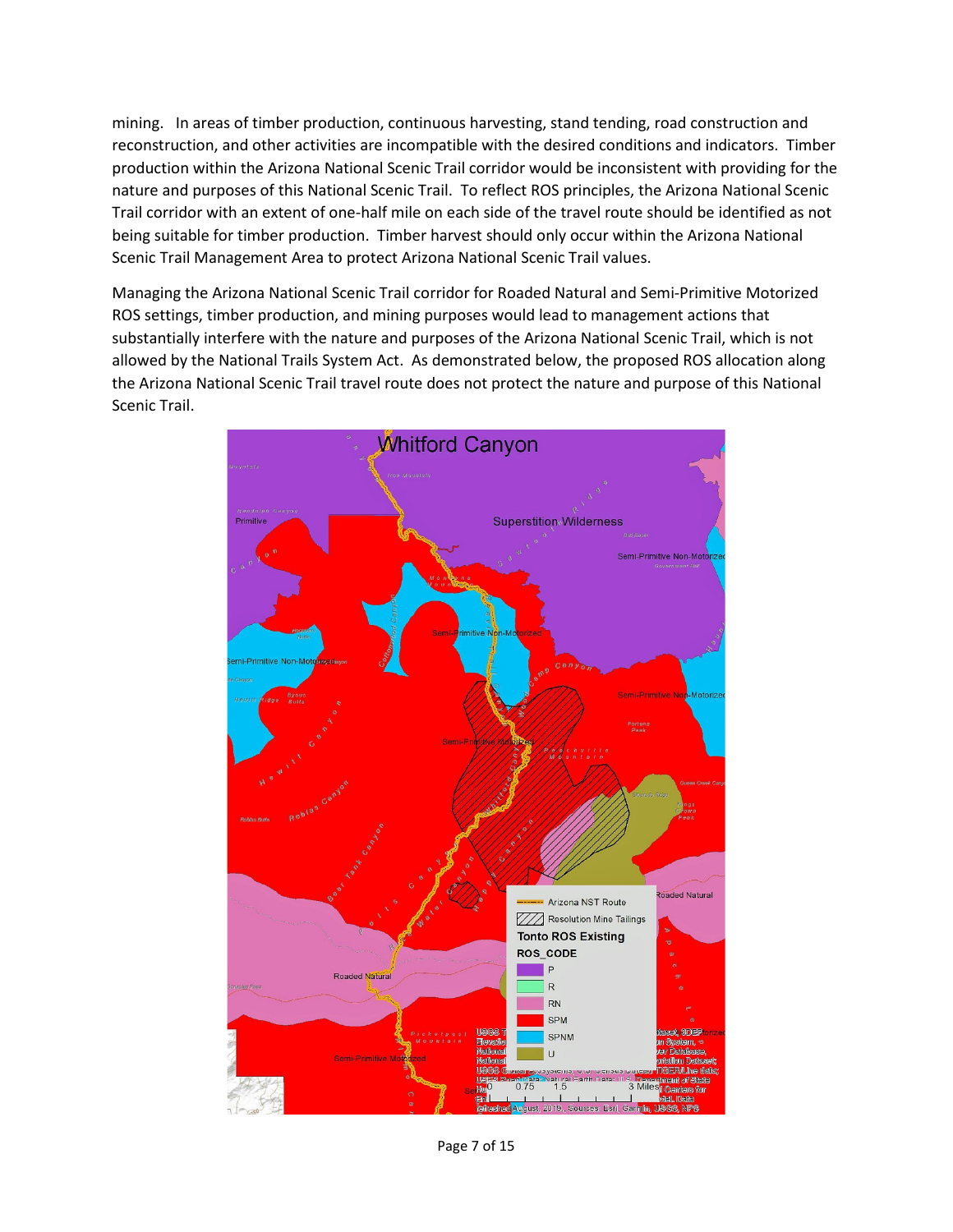**Scenery Draft Plan:** The Draft Plan on page 52 states that, "*Scenery is the arrangement of the natural elements of the landscape along with components of the built environment. Scenery varies depending on existing natural features including vegetation, water features, landforms and geology, cultural features, and human alterations (e.g., buildings, structures, manipulations of the land or vegetation). The Tonto National Forest serves as a scenic backdrop for many local communities in central Arizona. This scenic quality defines the region's character and contributes to the positive experiences people seek on the Forest. In most National Forest settings, managing the Scenery is important to protect the naturalness of the existing landscape character. Scenic values and characteristics are important in creating a sense of place for local residents and visitors alike*."

**Comment:** The revised forest plan cannot delay acting on the scenery management requirements as described in FSH 1909.12 22.2 and 23.23f. The revised plan must abandon the use of the Visual Management System and instead adopt the Scenery Management System for the purpose of Forest Plan allocations.

**National Trails Draft Plan**: The Draft Plan beginning on page 148 describes that, "*The Arizona National Scenic trail stretches over 800 miles across Arizona from Mexico to the Utah border, showcasing the State's diverse vegetation, wildlife, wilderness and Scenery, and providing unparalleled opportunities for hikers, mountain bikers, equestrians, and other trail users. The Omnibus Public Land Management Act of 2009 (P.L. 111-11) amended the National Trails System Act (P.L. 90-543) to designate the Arizona Trail as a national scenic trail. The Arizona National Scenic trail corridor is defined as approximately ½ mile from the centerline of the trail. The Tonto National Forest manages about 200 miles of the Arizona National Scenic trail on the Globe, Mesa, Tonto Basin, and Payson Ranger Districts*…."

The proposed plan components do not protect the nature and purposes of the Arizona National Scenic Trail. The following are brief edits/insertions that display and describe some of the issues with the Draft Forest Plan Arizona NST plan components. Insertions suggest possible edits that may improve the proposed direction.

Desired Conditions (NTMA-DC)

The Arizona National Scenic Trail *travel route* is a well-defined National Forest System trail that provides for high-quality, primitive hiking and equestrian opportunities, and other compatible non-motorized trail activities, in a highly scenic setting traversing the State of Arizona. The significant scenic, natural, historic, and cultural resources *within* along the *National Trail Management Corridor* corridor are conserved. The trail provides visitors with expansive views of the natural landscapes.

*Interaction between users is very low and evidence of other users is minimal. Semi-Primitive Non-Motorized or Primitive ROS settings are protected or restored.* 

- Viewsheds from the Arizona National Scenic Trail *travel route* have high visual qualities. *Scenic integrity objectives are High and Very High.* The foreground of the trail (up to 0.5 miles on either side) is natural-appearing. The potential to view wildlife is high and evidence of ecological processes such as fire, insects, and diseases exist.
- The Arizona National Scenic trail has appropriate trailheads and access points that provide various opportunities to select the type of terrain, Scenery, and trail length (ranging from long distance to day use) that best provide for compatible outdoor recreation experiences.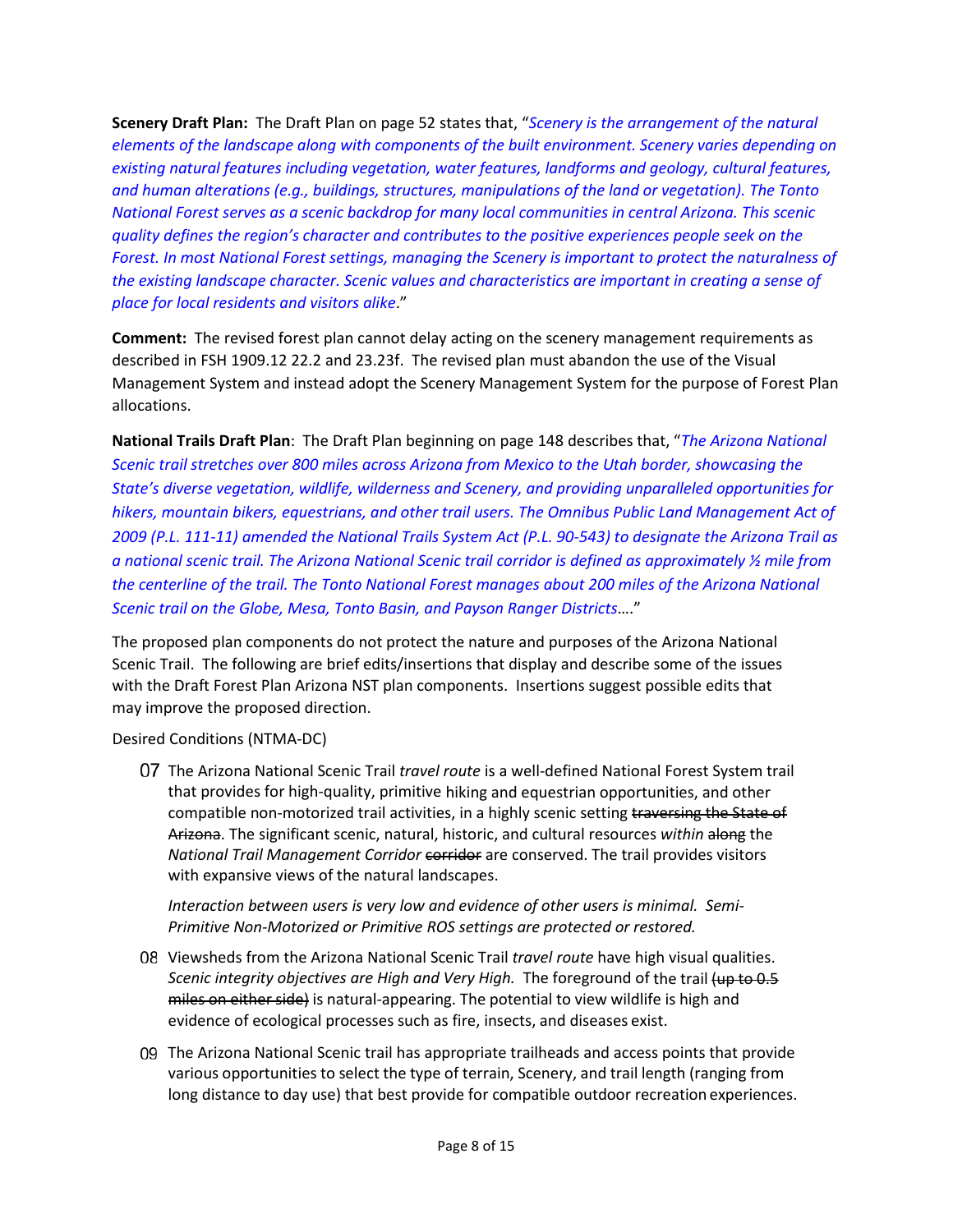- a. Wild and remote backcountry segments of the Arizona National Scenic trail provide opportunities for solitude, immersion in natural landscapes, and primitive outdoor recreation.
- b. Front-country and easily accessible trail segments complement local community interests and needs and help contribute to their sense of place.

Standards (NTMA-S)

- 03 Motorized use shall not be allowed on newly constructed segments of the Arizona National Scenic trail.
- 04 Motorized events and activities shall not be authorized under special use permit on any section of the Arizona National Scenic trail or anywhere crossing the trail.
- O5 Sales or extraction of common variety minerals (e.g., limestone and gravel) shall notbe authorized within the Arizona National Scenic trail corridor.

Guidelines (NTMA-G)

- If management activities result in short-term impacts to the visual quality along the Arizona National Scenic trail, mitigation measures should be included (e.g., screening, feathering, and other Scenery management techniques) at key locations (e.g., vistas) within and adjacent to the trail corridor.
- The minimum trail facilities necessary to accommodate the amount and types of use anticipated on any given segment along the Arizona National Scenic trail should be provided to protect resource values and for health and safety (not for the purpose of promoting user comfort) to preserve or promote a natural-appearing setting.
- Linear utilities and rights-of-way should not be constructed over national trails. Where unavoidable, these should be limited to a single Arizona National Scenic trail crossing per special use authorization to maintain the integrity of the trail corridor and values for which the Arizona National Scenic trail was designated.
- 13 In order to promote a naturally appearing and non-motorized setting, the Arizona National Scenic trail should not be permanently relocated onto routes open to motor vehicle use.
- 14 Wildland fire in the foreground (if visible, up to 0.5 miles) of the Arizona National Scenic trail should be managed using Minimum Impact Suppression Tactics (MIST) or other tactics appropriate to protect and incorporate the values of the Arizona National Scenic trail. Heavy equipment fire line constructions (e.g., dozer lines) should not be used within the Arizona National Scenic trail corridor unless necessary for emergency protection of life and property.
- 15 Best available science should be used in lieu of the comprehensive plan if the plan is out of date with science.
- 16 To protect or enhance the scenic qualities of the Arizona National Scenic trail, management activities should be consistent with Visual quality Objectives of Preservation or Retention within the foreground of the trail (up to 0.5 miles either side).
- 17 In order to promote a naturally appearing setting and avoid visual, aural, and resource."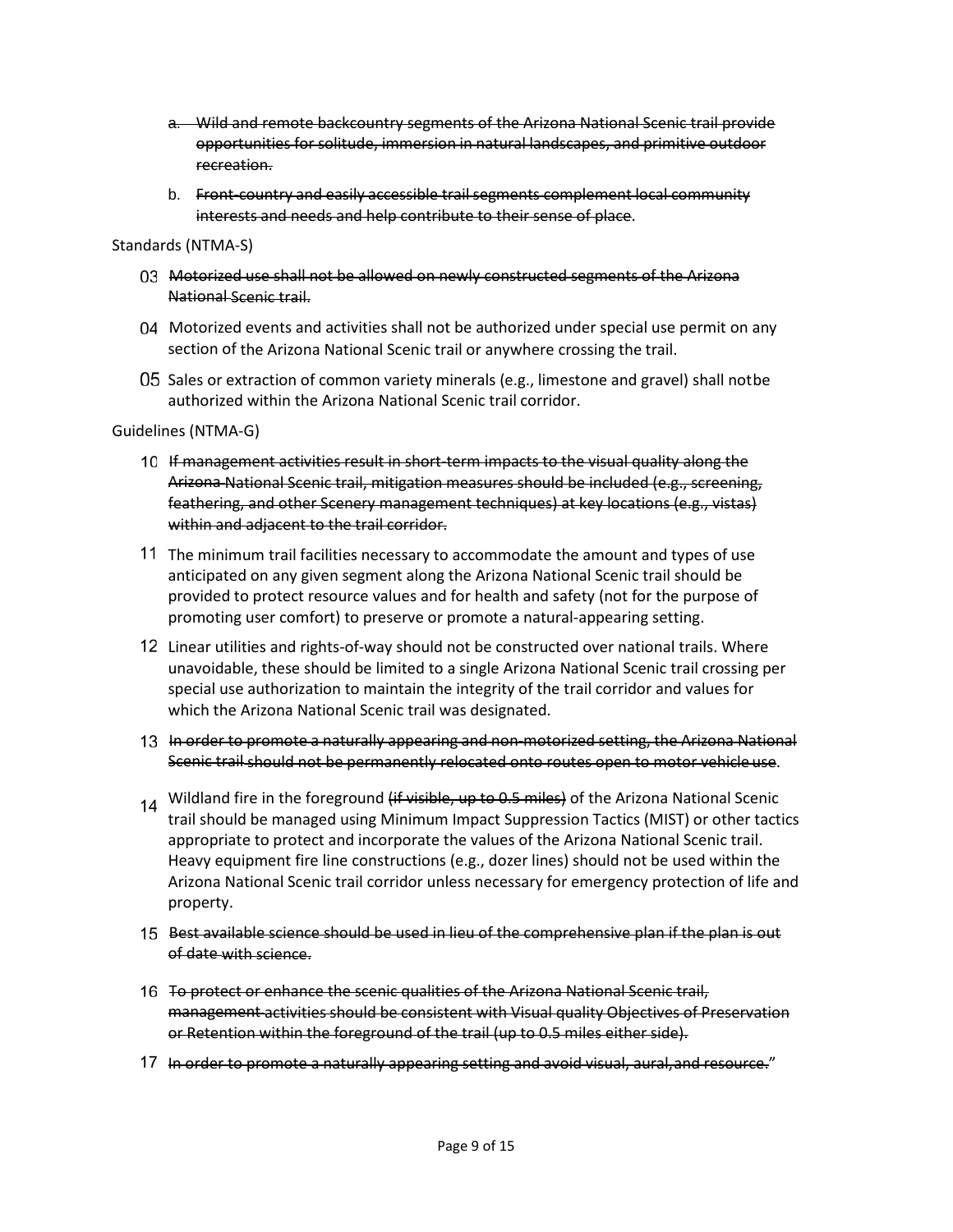The following table describe plan components recommendations for Arizona National Scenic Trail National Trail Management Corridor. The boundary of the National Scenic Trail management corridor should follow topographic features to the extent possible, while being at least one-half mile wide on each side of the established NST travel route where there is management discretion. This is based on ROS criteria that identify remoteness for a Semi-Primitive Non-Motorized setting as, "An area designated at least 1/2-mile but not further than 3 miles from all roads, railroads or trails with motorized use; can include the existence of primitive roads if closed to motorized use." The FS Scenery Management System identifies that the middleground begins at 1/2-mile of the travel route.

## **Arizona NST LMP MA Desired Conditions**

#### **Descriptions**

The NST provides for high-quality scenic, non-motorized recreation opportunities and conserves natural, historic, and cultural resources along the NST corridor (Arizona NST nature and purposes).

The area is predominantly a natural-appearing or naturally evolving landscape. Scenic integrity objectives are High and Very High.

Interaction between users is very low and evidence of other users is minimal. Semi-Primitive Non-Motorized or Primitive ROS settings are protected or restored.

The management area provides for natural ecological processes where the composition, structure, functions, and connectivity function normally.

The NST linear landscape provides connectivity for people and wildlife.

### **NST LMP MA Objectives**

#### **Descriptions**

Complete an NST travel route through the MA within five years. [Example of proposed and possible actions.]

### **NST LMP MA Standards or Guidelines Practices**

| <b>Scenery Management</b>                                                                                |
|----------------------------------------------------------------------------------------------------------|
| Manage of the Arizona NST travelway as a concern level 1 travel route. Resource management actions       |
| must meet a Scenic Integrity Level of Very High or High. (Forest-wide Plan Component)                    |
| <b>Recreation Setting Management</b>                                                                     |
| Standard: Resource management actions and allowed uses must be compatible with maintaining or            |
| restoring Primitive or Semi-Primitive Non-Motorized ROS class settings. Accepted Semi-Primitive Non-     |
| Motorized ROS class inconsistencies include existing: (1) NFS roads, (2) state and county road right-of- |
| ways, and (3) utility right-of-ways. Manage ROS class inconsistencies with the objective of minimizing   |
| effects on the NST nature and purposes.                                                                  |
| Standard: The NST must be managed to provide high-quality scenic, non-motorized recreation               |
| opportunities                                                                                            |
| Motor Vehicle Use by the General Public                                                                  |
| Standard: Motor vehicle use by the general public is prohibited on the NST travel route unless that use: |
| Is necessary to meet emergencies;<br>٠                                                                   |

 Is necessary to enable adjacent landowners or those with valid outstanding rights to have reasonable access to their lands or rights;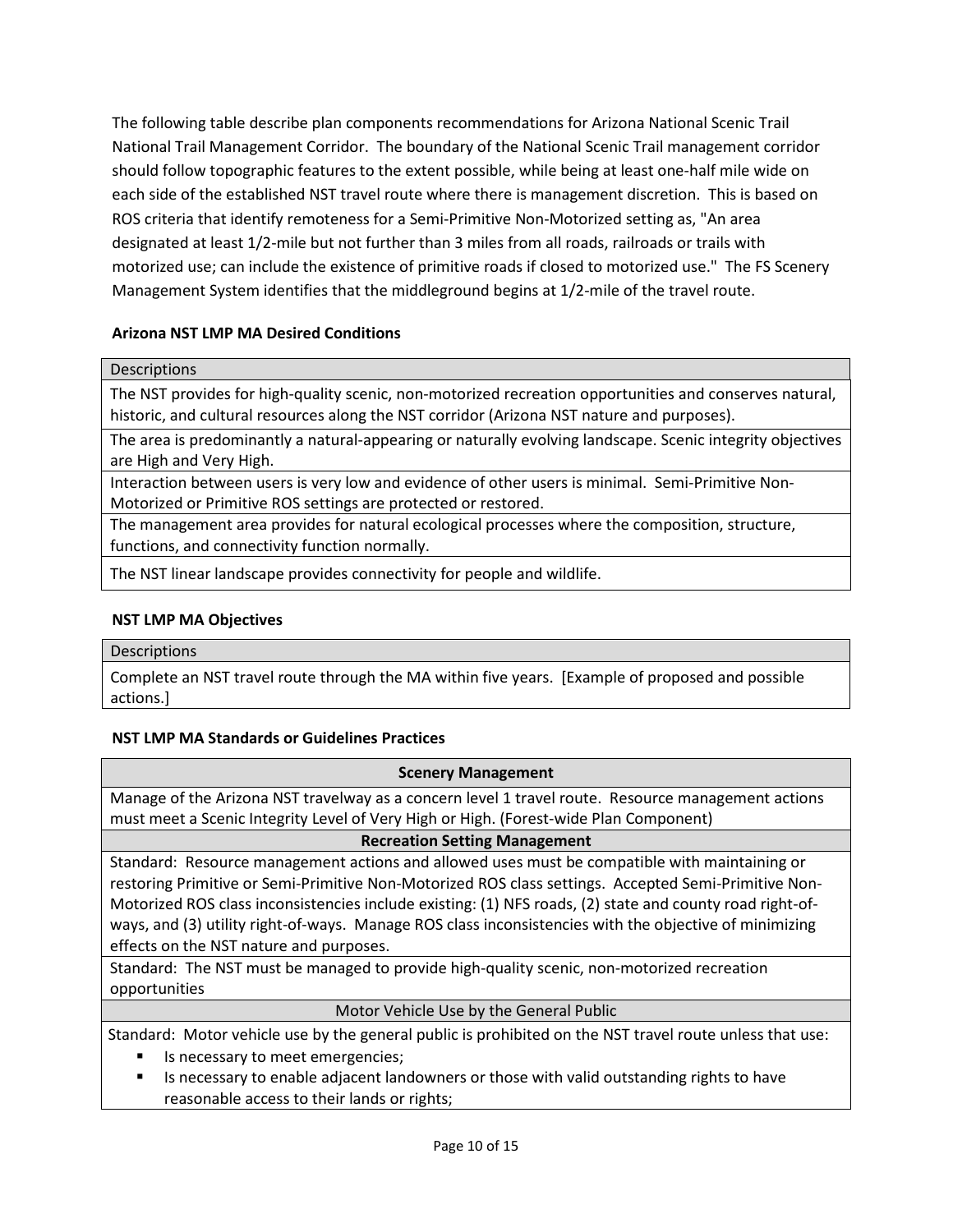- Is for the purpose of allowing private landowners who have agreed to include their lands in the NST by cooperative agreement to use or cross those lands or adjacent lands from time to time in accordance with Forest Service regulations; or
- Is on a motor vehicle route that crosses the NST, as long as that use will not substantially interfere with the nature and purposes of the NST.

### **Special Uses Management**

Activities, uses, and events that would require a permit must not be authorized unless the activity, use, or event is compatible with the nature and purposes of an NST.

#### **Minerals Management**

Mineral leases are to include stipulations for no surface occupancy.

Permits for the removal of mineral materials are not to be issued.

Mineral withdrawals should be enacted in areas with a history of locatable mineral findings. Locatable mineral operations and activities and must not be allowed to substantially degrade the Arizona NST nature and purposes.

#### **Vegetation Management**

Vegetation may be managed to enhance NST values, such as to provide vistas to view surrounding landscapes and to conserve natural resources.

Standard: Timber harvests may only be used for maintaining or making progress toward the Management Area desired conditions.

Guideline: Vegetation may be managed to maintain or improve threatened and endangered species, proposed and candidate species, and species of conservation concern habitat. The purpose of this guidance is to recognize the conservation purposes of the NST.

Rangelands and riparian areas where affected by livestock use must be maintained in a Proper Functioning Condition.

### **Cultural and Historic Resources Management**

Protect cultural and historic resources. Interpret National Historic Trails and sites.

#### **Lands Acquisition**

Provide for land acquisitions to protect the nature and purposes of the National Trail. Prohibit land disposals.

#### **Travel Routes**

Segments of an NST travel route should fall into Trail Class 2 or 3 and have a Designed Use of Pack and Saddle Stock, except where a substantial safety or resource concern exists, the travel route may have a Designed Use of Hiker/Pedestrian (FSH 2309.18).

The NST travel route may not be used for a livestock driveway.

#### **Fire Suppression**

Fire suppression activities should apply the Minimum Impact Suppression Tactics Implementation Guidelines.

## **Motor Vehicle Use**

Motor vehicle use by the general public is prohibited unless that use:

a. Is necessary to meet emergencies;

b. Is necessary to enable adjacent landowners or those with valid outstanding rights to have reasonable access to their lands or rights;

c. Is for the purpose of allowing private landowners who have agreed to include their lands in the

NST by cooperative agreement to use or cross those lands or adjacent lands from time to time in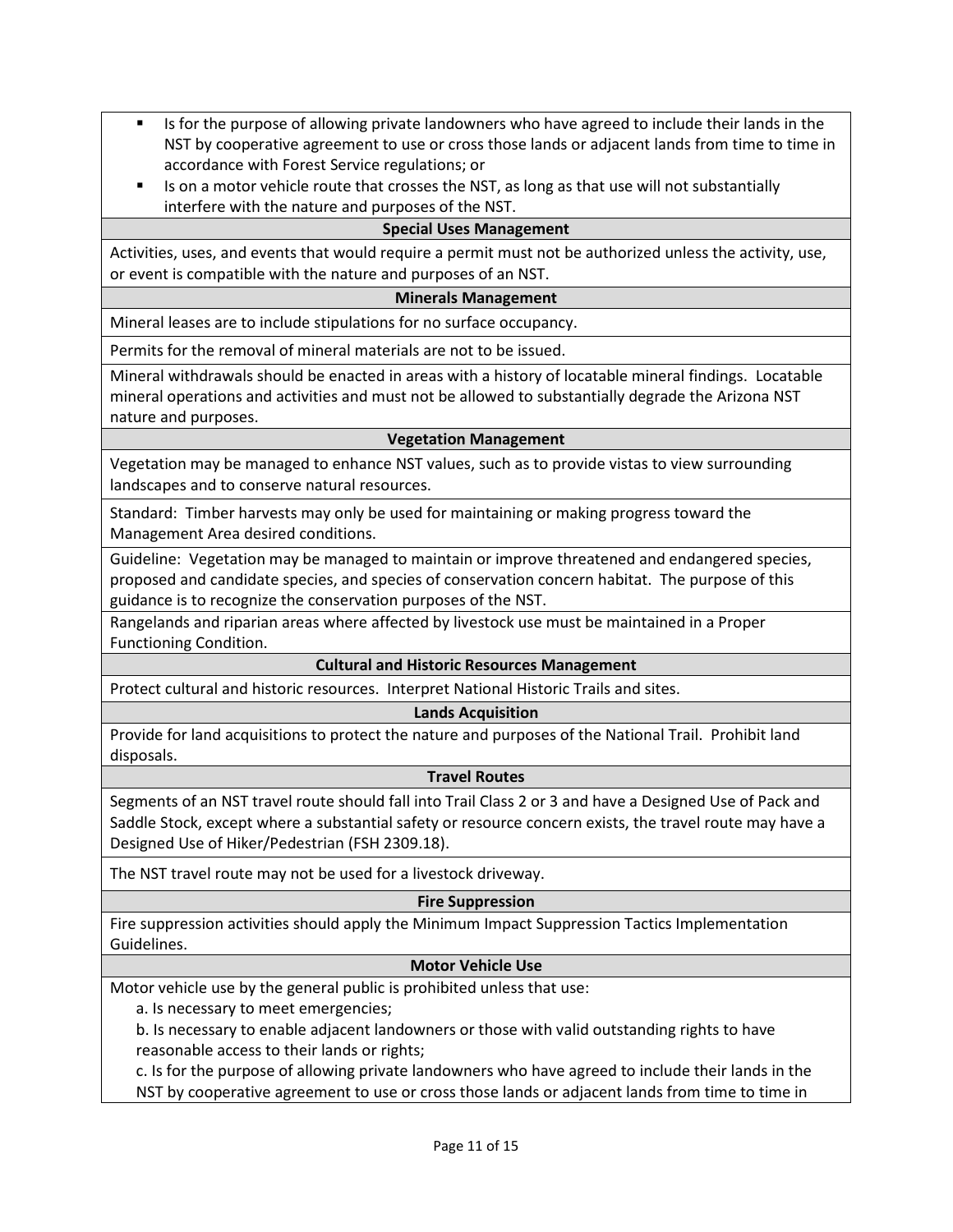accordance with Forest Service regulations; or

d. Is on a motor vehicle route that crosses the NST, as long as that use will not substantially interfere with the nature and purposes of the NST.

#### **Other Uses Considerations**

Other uses that could conflict with the nature and purposes of an NST may be allowed only where there is a determination that the other use would not substantially interfere with the nature and purposes of an NST (16 USC 1246(c)).

National Scenic Trail corridors might overlap with Wilderness and Wild and Scenic River designations. Where this occurs, the most restrictive measures control.

### **Suitability of Lands**

Lands are not suitable for timber production.

**Timber Production Suitability Analysis Draft Plan:** The Draft Plan on page 48 describes that, "*Timber production may only occur on National Forest System lands that are identified as being suitable for timber production. Timber harvest may occur on all National Forest System lands where not specifically prohibited (e.g., designated wilderness), including those not suited for timber production. These are lands where periodic timber harvest is unpredictable, unnecessary, or undesirable to achieve management goals, but harvest is permitted where necessary to achieve plan or project-level resource protection objectives…."*

**Comment**: The National Trails System Act describes promoting the preservation of, public access to, travel within, and enjoyment and appreciation of the open-air, outdoor areas and historic resources of the Nation. National Recreation Trails provide a variety of outdoor recreation uses in or reasonably accessible to urban areas. National Scenic Trails are located as to provide for maximum outdoor recreation potential and for the conservation and enjoyment of the nationally significant scenic, historic, natural, or cultural qualities of the areas through which such trails may pass. National Historic Trails shall have as their purpose the identification and protection of the historic route and its historic remnants and artifacts for public use and enjoyment. The purpose of timber production is the purposeful growing, tending, harvesting, and regeneration of regulated crops of trees to be cut into logs, bolts, or other round sections for industrial or consumer use, which is in stark contrast and clearly incompatible with protecting the purposes for which National Trails are established.

Timber production is not compatible with achieving the Arizona National Scenic Trail nature and purposes desired conditions established by the Comprehensive Plan. The NTSA, Section 7(c), restricts the removal of vegetation to only those actions that would not substantially interfere with the nature and purposes of a National Scenic or Historic Trail. The Plan should recognize that timber production, mining, and associated activities are inconsistent with Primitive and Semi-Primitive ROS classes, where Primitive and SPNM settings are the appropriate ROS allocations for an Arizona National Scenic Trail management corridor/rights-of-way.

Managing the Arizona National Scenic Trail corridor for Roaded Natural/Modified and Semi-Primitive Motorized ROS settings, timber production, and mining purposes would lead to management actions that substantially interfere with the nature and purposes of the Arizona National Scenic Trail, which is not allowed by the National Trails System Act. In areas of timber production, reoccurring harvesting, stand tending, road construction and reconstruction, Arizona National Scenic Trail travel route closures, and other activities are incompatible with desired ROS settings and Scenic Integrity Objectives. The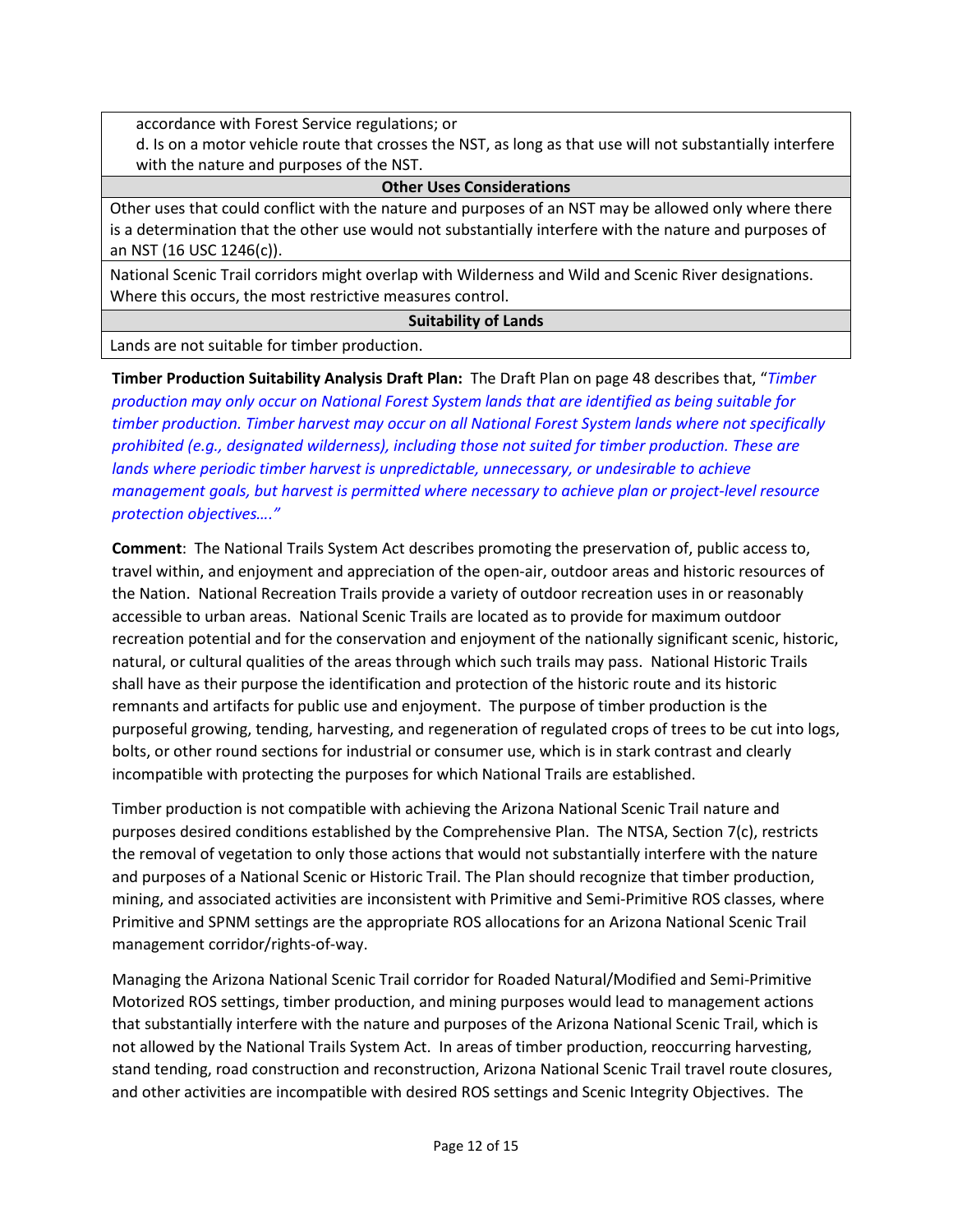lasting effects of an activity (roads, timber harvest) as well as short-term effects (logging trucks, noise) degrade Arizona National Scenic Trail values. The Arizona National Scenic Trail rights-of-way is not suitable for timber production as described in 36 CFR 219.11(a)(i) and (iii). In addition, the Arizona NST is not suitable for mining operations and activities.

**Monitoring and Evaluation Draft Plan**: The Draft Plan on page 159 describes that, "*Under the 2012 Planning Rule (36 CFR 219.12(a)(5), monitoring consists of two elements: the plan monitoring program and broader-scale monitoring strategies (FSH 1909.12-2015-1). Together, these should enable the responsible official to determine if a change in plan components or other plan content that guide management of resources on the plan area may be needed…*."

**Comment**: Forest Plans and Resource Management Plans must monitor progress toward meeting desired conditions and objectives for National Scenic Trails. Specific to the Forest Service – Has plan components provided for desired natural-appearing or naturally evolving landscapes? Indicator: Acres meeting the high or very high scenic integrity levels. Are the current recreation settings providing for or moving toward desired ROS classes? Indicator: ROS indicators consistency with desired ROS class. Have natural ecological processes persisted or been restored? Indicator: Acres of fires managed for resource objectives within the Arizona National Scenic Trail corridor. Is the Arizona National Scenic Trail travel route maintained to standard? Indicator: Miles of trails maintained annually. Have the effects from any uses or activities been as predicted that were allowed due to a not likely to substantially interfere with the nature and purposes determination (NTSA, Section  $7(c)$ )? Indicator: Monitoring plan as described in the other uses or activities approving decision document.

## **Draft Environmental Impact Statement**

The DEIS does not address the expected effects of each alternative on Arizona NST nature and purposes values as measured through Recreation Opportunity Spectrum and Scenery Management System planning frameworks, which are the accepted Best Available Science and Methodology and Scientific Accuracy analysis planning systems.

The DEIS must disclose effects of the proposed action and alternatives on scenic integrity, ROS class conditions, and carrying capacities. Utilizing the ROS and Scenery Management System will help ensure that NEPA assessments are systematic and accurately describe the affected environment and expected outcomes from each alternative. The DEIS should recognize that management direction for Semi-Primitive Motorized, Roaded Natural, Rural, and Urban ROS classes allow uses that would substantially interfere with the nature and purposes of a National Scenic Trail if the allocation desired conditions are realized.

The DEIS does not describe the effects on timber production, vegetation management, range management, recreation management, wildlife management, wilderness, recommended wilderness, mining, and fire management of managing the Arizona NST corridor to provide for the nature and purposes of this National Scenic Trail.

A Supplemental DEIS must address several important planning steps and NEPA processes. The affected environment must describe the environment of the Arizona NST rights-of-way/corridor to be affected or created by the alternatives under consideration. What is the degree to which current management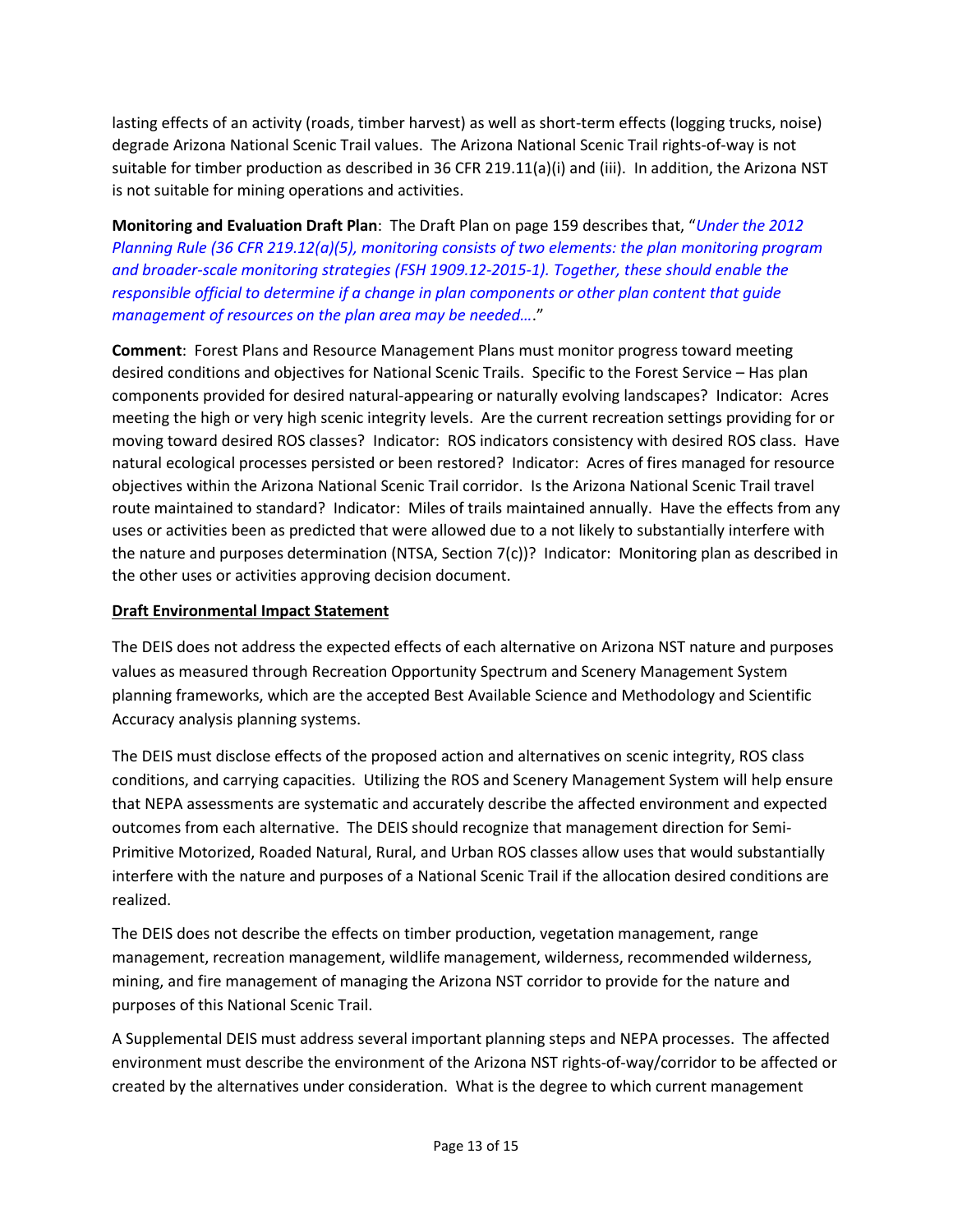direction is protecting the values for which each National Trail was designated, including in part protecting cultural landscapes, recreation settings, scenic integrity, and addressing the conservation purposes of the Arizona NST?

The establishment of Primitive and Semi-Primitive Non-Motorized ROS classes and high and very high scenic integrity allocations would normally protect the nature and purposes (values) of a National Scenic Trail. A Supplemental DEIS effects analysis must include cross-tabular tables that explore and disclose the relationship between (1) the proposed Arizona NST travel route location and management corridor/rights-of-way extent and (2) the intersection and overlap with the proposed ROS classes and Scenic Integrity Objectives allocations. For each alternative, the analysis of environmental consequences needs to address how the land management planning decisions will achieve desired conditions, including providing for the nature and purposes of the National Trails, including protecting the National Trail resources, qualities, values, and associated settings. Land use planning associated NEPA must (1) rigorously explore and objectively evaluate all reasonable alternatives, and (2) take a hard look at the effects of the alternatives.

A Supplemental DEIS must address the failure of the Forest Service to provide for the protection of the nature and purposes of the Arizona NST on other National Forest System lands that the designated National Scenic Trail traverses. The Forest Service has failed to prepare and approve the comprehensive planning requirements of the National Trails System Act for the Arizona National Scenic Trail, which has allowed for development activities and other uses along this Nature Scenic Trail that substantially degrade National Scenic Trail values. When a federal agency does not make an "overt act," no NEPA requirement to prepare an Environmental Impact Statement (EIS) attaches. However, if some agency action was mandated under a separate statute in relation to that activity but the action was not taken, NEPA does attach and the Administrative Procedure Act applies (40 CFR 1508.18 and 5 U.S.C. 706). The NTSA presents an independent planning requirement to prepare and implement a comprehensive plan including identifying carrying capacity, select the rights-of-way, and in general establish management direction that provides for the nature and purposes values of the Arizona NST.

The Forest Supervisor must correct the DEIS deficiencies and release a revised Draft Plan and Supplemental DEIS to further address the requirements of the National Trails System Act, NFMA, and NEPA CEQ regulations as found in 40 CFR Parts 1500-1508. Specifically, a Supplemental DEIS must evaluate an alternative that fully addresses the requirements of FSH 1909.12 – Parts 22.2, 23.23a, 23.23f, and 24.3.

# **Summary**

The draft plan must be revised to provide for the integrated management of congressionally designated areas and to clarify and strengthen the direction presented. National Scenic and Historic Trails must be managed in accordance with the National Trails System Act of 1968, as amended. The Arizona NST must be protected to provide for the nature and purposes of this National Scenic Trail. Primitive and Semi-Primitive Non-Motorized ROS settings should provide for the nature and purposes of the Arizona NST. Semi-Primitive Motorized and Roaded Natural ROS allocations do not protect Arizona NST values. Other uses that could conflict with the nature and purposes of the Arizona NST may be allowed only where